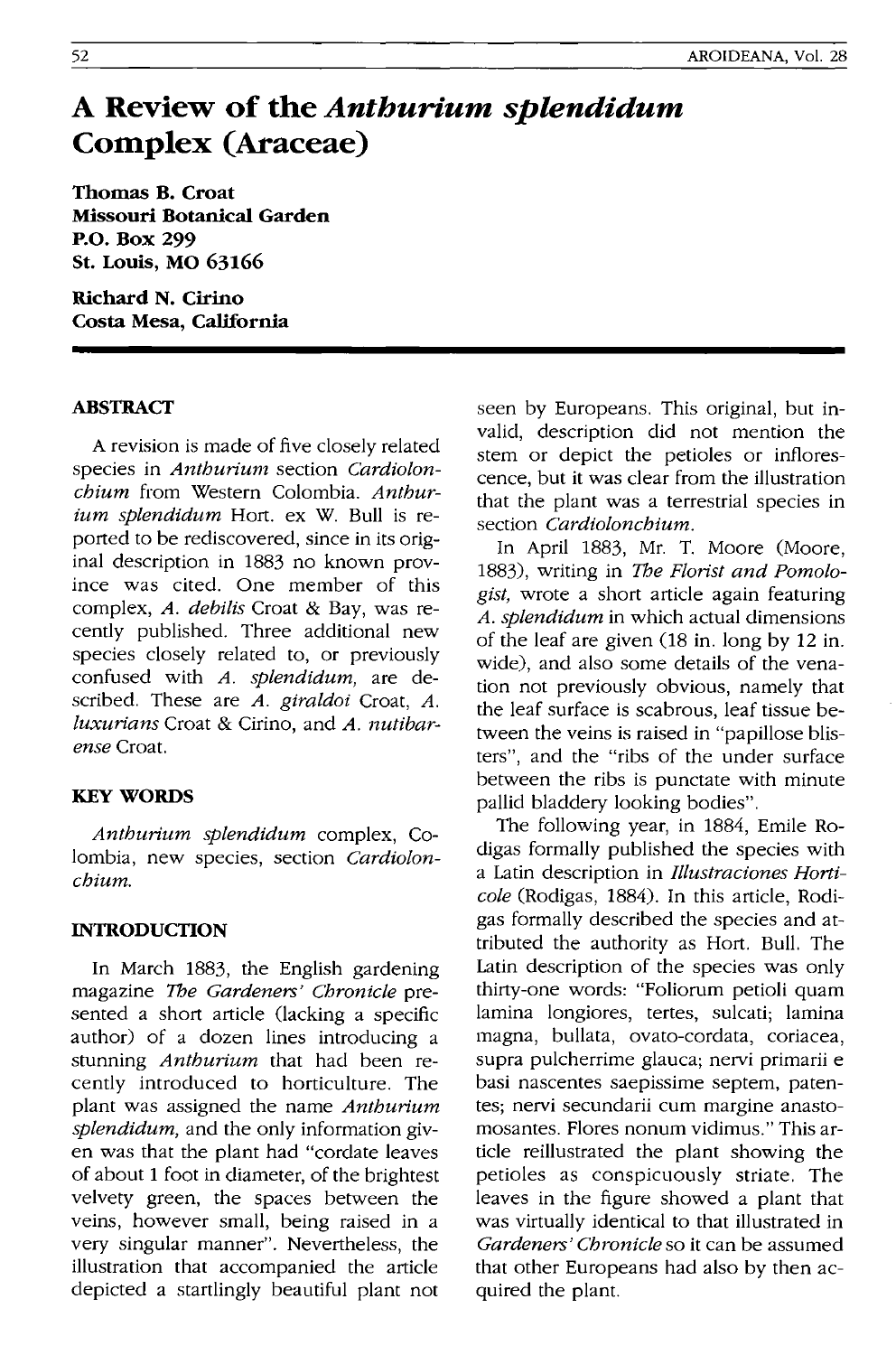In January 1884, N. E. Brown at Kew, writing in *Gardeners' Chronicle* (Brown, 1884), described the plant in much greater detail, giving dimensions of parts and describing the inflorescence for the first time. Brown claimed not to know anything of the source of the species except that it was from South America. At the same time Brown also prepared two herbarium specimens from a plant cultivated at Kew Gardens. Since these specimens, presumably taken from the same living plant, are all that exists from the era when the plant was in cultivation and being described they must serve as type material.

In the late 1950s, Mr. George Wagner of Orlando, Florida introduced a bullateleaved plant into horticulture. It came into the hands of Ervin Wurthmann of Tampa who propagated it and erroneously distributed it under the name *Anthurium splendidum.* By the late 1960s relatively few of these plants were still in cultivation, but one of the largest was grown by Bob Wilson of Fantastic Gardens in Miami. More recently the species has been more successfully grown and even sometimes cross-pollinated with different individuals of presumably the same clone to set viable seed (as for example, by Marilyn Johnston, then living in South Dade County, Florida). The true identity of this plant has not been questioned since the original A. *splendidum,* and any memory of it, had long since disappeared in Europe with only two herbarium collections at Kew existing.

No one doubted the determination of these plants cultivated in South Florida until recent years when other collections of two similar species of *Anthurium* section *Cardiolonchium* were made in Colombia. These new Colombian collections, though initially confused with the well-known plant then going by the name *A. splendidum,* are quite distinct in a number of characters. Close examination makes it obvious that one of the two recently collected Colombian species is the true *A. splendidum* and matches the type material perfectly. The true *A. splendidum* was collected by both authors independently at the Quebrada Ant6n near the Risaralda border in Choc6 Department. It differs from the species cultivated in South Florida and determined erroneously as *A. splendidum* in having thinner blades that are minutely rugose rather than bullate and in having scales on the venation of the lower blade surface. Plants from the Quebrada Ant6n are believed to be the first recollection of *A. splendidum* since the original collection in the early 1880's by some as yet unknown collector, exactly matching what we can determine from the original descriptions mentioned above, and matching the specimens made by N. E. Brown in 1884 from the original collections imported by Mr. Bull. This is an important discovery since the original description gave no locality except Colombia. Since much is still uncertain about the Original material a re-description of the species is warranted. In addition, some close relatives of *A. splendidum* are described here for the first time. A key to the species in the complex follows.

### KEY TO THE *ANTHURIUM SPLENDIDUM*  **COMPLEX**

- 1. Leaf blades with upper surface covered with narrow rows of slender, conspicuous, scale- like protrusions of the leaf tissue; lower blade surface with minute dark punctiform to elongate markings; petioles less than 15 cm long ... *A. giraldoi* Croat
- 1. Leaf blades with upper surface more or less smooth, lacking any conspicuous protrusions; lower blade surface either lacking any markings or with the markings colorless; petioles rarely less than 15 cm long.
	- 2. Major and most minor veins on lower blade surface bearing thin wings and/ or scales (membranous tooth-like projections) at intervals; venation with the areoles (areas between the reticulate veins) markedly cavate (forming small pockets), these surrounded by markedly raised uneven ridges.
		- 3. Leaf blades with the lower surface drying matte with a somewhat "frosty" appearance with pale speckles; upper blade surface short, pale-lineate; Chocó (280-350 m). . . . . . . . . . . . . . . .. *A. splendidum*  Hort. Bull ex Rodigas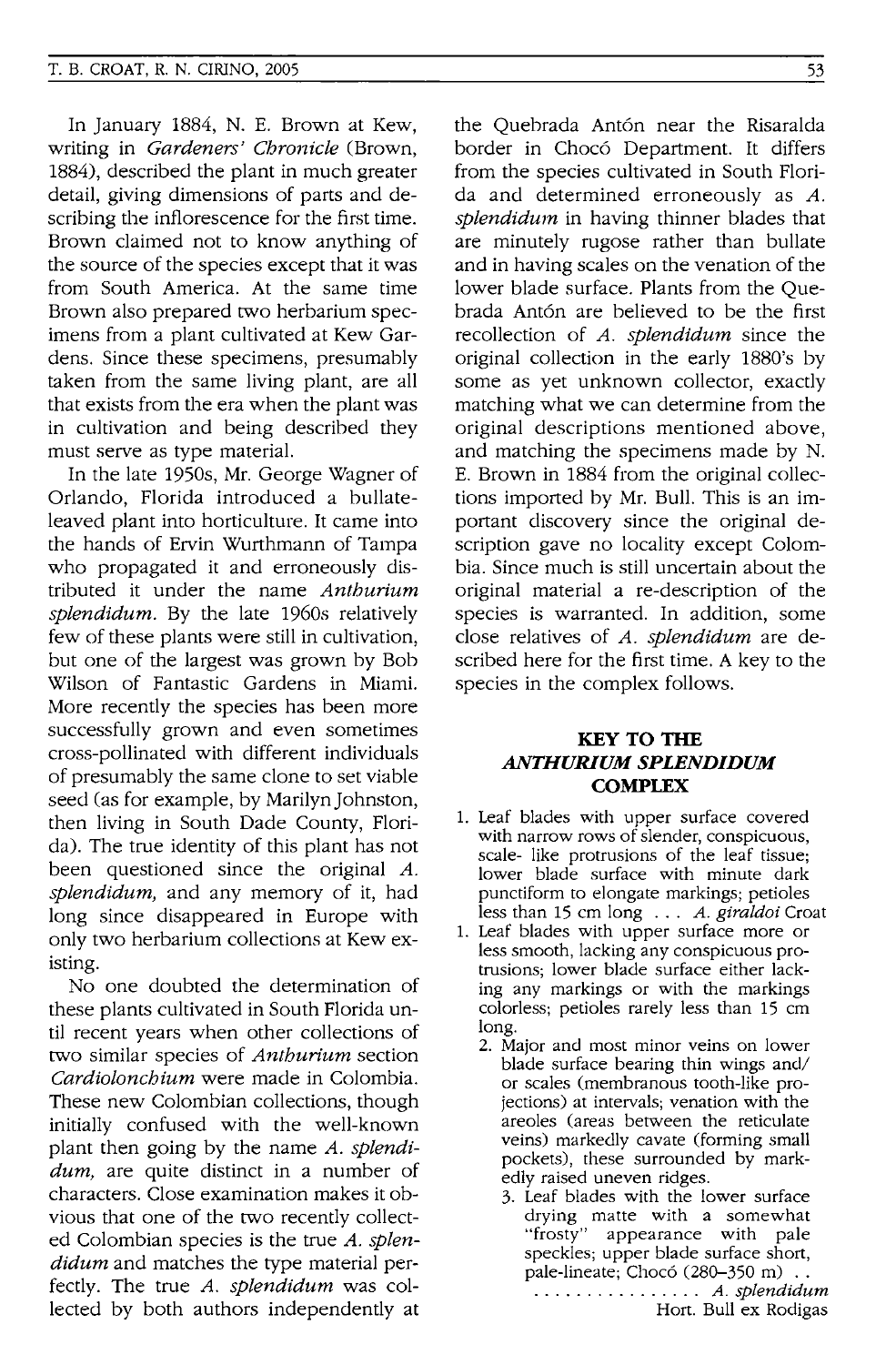- 3. Leaf blades with lower surface drying semiglossy with dark, granular projections; upper blade surface lacking pale lineations; Anti6quia (950--500 m) .. *A. nutibarense* Croat
- 2. Veins of lower blade surface not bearing scales; venation with the areoles not markedly cavate and surrounded by high ridges.
	- 4. Upper surface of blades glossy, not matte or subvelvety; venation more or less bullate to rugose, the tertiary veins sunken throughout the entire blade surface ...............
	- . . . . .. A. */uxurians* Croat & Cirino 4. Upper surface of blades matte or subvelvety, not at all glossy; venation, weakly bullate, not rugose, the tertiary veins not markedly sunken ........... *A. debilis* Croat & Bay
- *Anthurium splendidum* Hort. Bull. ex Rodigas, *Illustr. Hart.* 31: 13-14. t. DX. 1884. Holoneotype: COLOMBIA. Exact locality unknown. Jan. 1884, *Masters s.n.* (K). (Note: The larger of the two specimens, one with the closed, rather than hippocrepiform sinus, is selected as the type). Figure 1.

Terrestrial; stem short and stout; **internodes** very short, 2.5-4.5 cm diam.; **cataphylls** membranaceous, 4.5-5 cm long, green, tinged red-brown, rounded at apex, sometimes with the midrib free-ending, weathering to fibers, then deciduous. LEAVES held in a dense cluster; **petioles**  erect to erect spreading with blades spreading to pendent, 23-38 cm long, 6-8 mm diam., olive-green, subterete, bearing (5)10-14 membranous wings, the wings crisped, especially on the geniculum, continuous with the ribs on the lower midrib or major veins of the lower surface, flattened adaxially with erect margins; **blades**  ovate to narrowly ovate, conspicuously lobed at base, conspicuously bullate, thinly coriaceous and stiff in fresh material, acute at apex,  $28-51$  cm long,  $20-33$  cm wide, broadest above (distal to) petiole attachment, dark black-green and subvelvety matte or weakly glossy above, matte and somewhat paler below, drying thin and narrowly discolored along the tertiary veins, drying weakly glossy and graygreen above, matte and yellow-green be-

low; the upper surface sparsely short-palelineate, lower surface, smooth and matte; margin more or less straight, revolute; posterior lobes narrowly rounded, 1.5–9 cm long, sometimes overlapping; sinus hippocrepiform to oblong or closed, 5-8.5 cm deep; **midrib** acute in deep valleys and concolorous above, convex and prominently and acutely ridged below; **primary lateral veins** 6-10 per side, arising at ca. 45° angle, arcuate toward apex, acute in deep valleys above,. acutely raised to round-raised and 3-ribbed below (connecting directly to ribs on petioles), all the major veins of the lower surface denticulate-scaly on lower surface; tertiary veins deeply sunken above, prominently raised below; the area between the tertiary veins divided into markedly raised ridges, some of these even excavated to form pockets; **basal veins** 6-7 on both sides, 1st to 3rd pair free to the petiole, the remaining 3-4 coalesced (3-)7.5-15 cm, 1-2 of the highest order (most distal from apex) free to the margin, the remainder joining a collective vein; posterior rib naked 2-3 cm; collective veins arising from one of the lowermost basal veins usually the 5th or 6th (sometimes the  $2^{nd}$  or  $3^{rd}$  in mature blades) and extending ca. 5 mm from margins all the way to the apex; surface epunctate. INFLORESCENCES erect, held above the leaves; **peduncle** pale green, 5 or more winged-angulate, equal to or slightly longer than the subtending petioles; **spathe**  reflexed, to 12.5 cm long, to 3.7 cm wide, lanceolate, bright white, narrowly longacuminate at apex, obliquely inserted, cordate and somewhat clasping at base, prominently greenish-veined on lower surface, somewhat pink-tinged on upper surface; **spadix** medium green, pale yellow at anthesis, sometimes bicolorous with the lower portion yellow and the remainder green, to 10.5 cm long, sessile, weakly tapered to apex, narrowly rounded at base. INFRUCTESCENCE not seen.

*Anthurium splendidum* is thought to be endemic to Colombia, known only from *Tropical wet forest* transition to *Premontane* (T-wf/P) life zone (Holdridge, 1971), in the Department of Choc6 near the Ris-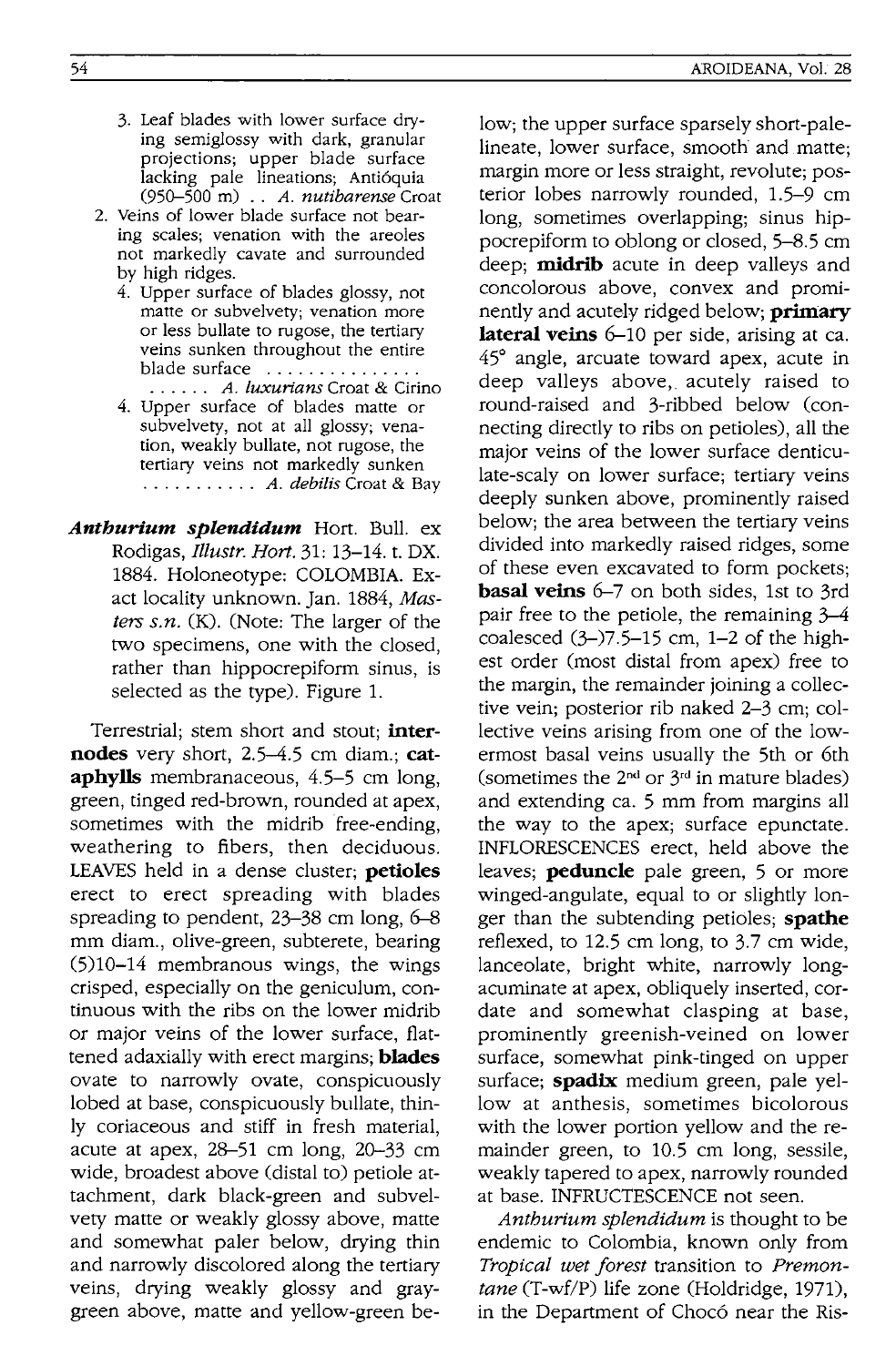

Fig. 1. A-E. Anthurium splendidum Croat. (Cirino 95-001). A, B. Photo by L. Holy. A. Habit. B. Leaf blade adaxial surface. C, D, E. Photo by H. Tagami, Hawaii. C. Leaf blade close-up of abaxial surface and petiole attachment. D. Petiole bases showing cataphylls. E. Inflorescence.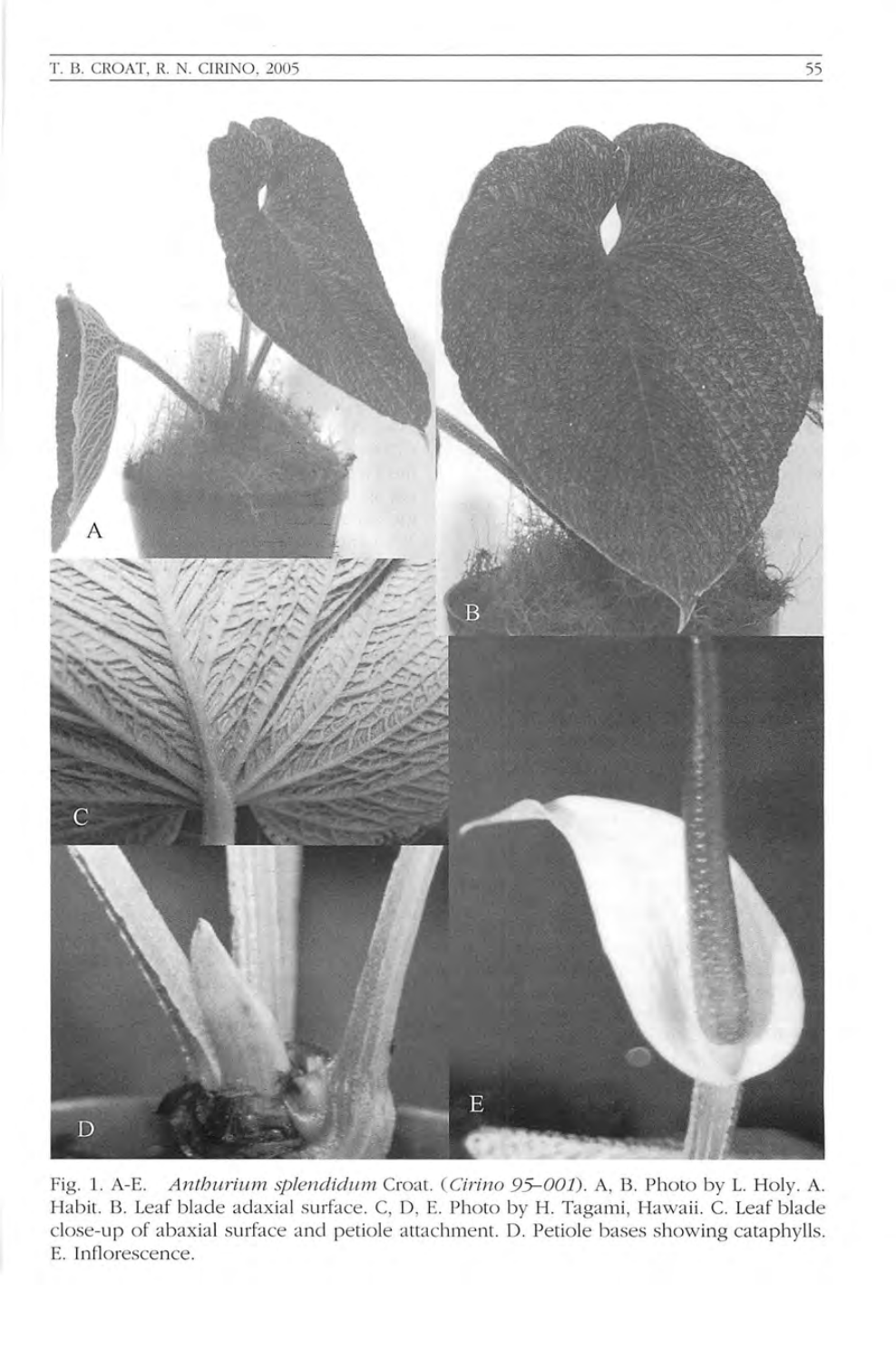aralda border. It might be expected in other areas within this life zone. It occurs along streams in usually dense shade and is characterized by its terrestrial habit, promptly deciduous cataphylls, prominently ribbed petioles and lower midrib and the thin, deeply rugose, almost blackgreen blades which are sub-velvety and matte on the upper surface as well as by the white spathe and yellow spadix.

The species is obviously related to all of the species discussed in the introduction, especially *A. nutibarense.* All of these other species are deemed new to science and a treatment of the relatives of *A. splendidum* follows.

Specimens examined-COLOMBIA. **Choc6:** Along rd. from Santa Cecilia, 15.2 km W of Santa Cecilia, 17.3 km E of Tabor Quebrada Ant6n, 28.1 km E of Playa de Oro, 5°20'41"N, 76°14'42''W, 280-350 m, 12 Aug. 1997, *Croat* & *Gaskin 80719*  (JAUM, MO); *Cirino 95-001* (MO).

*Anthurlum luxurlans* Croat & Cirino, **sp. nov.** Type: COLOMBIA. Exact locality unknown, cultivated plant from material collected by George Wagner of Miami and distributed by Ervin Wurthmann of Tampa, cultivated at Silver Chrome Nurseries, Homestead, Florida by Denis Rotolante, *T. B. Croat 94069* (holotype, MO; isotypes, B, COL, K, US). Figure 2.

Planta terrestris; caudex brevia; internodia brevia, 1.5-4 cm diam.; cataphylla decidua; petiolus 25-89 cm longus; lamina ovata vel anguste ovata, 25-75 cm longa, 15-50 cm lata, pagina superior lustrosa, bullatus; spatha reflexus, ad 12.5 cm longa, et 5.7 cm lata, anguste ovata, alba vel cremeus; spadix viridis, luteus per anthesin, ad 19 cm longus.

Terrestrial; stems short and stout; **internodes** short, 1.5-4 cm diam., medium green, tinged weakly with red; **cataphylls**  heavily tinged reddish brown, rounded at apex with free-ending apex, weathering to fibers then deciduous. LEAVES usually moderately few, clustered at apex of stem but not closely arranged; **petioles** erectspreading, 25-89 cm long, 0.75-1.5 cm diam., terete and 7-9 ribbed circumferentially, the ribs moderately wavy, especially on midrib, continuous with midrib and posterior rib on lower blade surface; **blades** mostly pendent, ovate to narrowly ovate, 25-6.5 cm long, 15-50 cm wide, broadest at petiole attachment or slightly distil to petiole attachment, acute to acuminate at apex, prominently lobed at base, coriaceous, conspicuously bullate; margin straight, revolute; anterior lobe to 46 cm long; posterior lobes narrowly rounded to slightly longer than broad, directed toward the base, broadly rounded on outer margin all the way to the middle of the blade, the surface flat or turned up only slightly at an angle to the midrib; sinus spathulate to narrowly V-shaped, sometimes narrowly hippocrepiform, 5-19 cm deep, 2.5-7 cm wide; major veins acute and in valleys on upper surface, acute on lower surface; **midrib** prominently ribbed on lower surface; **primary lateral veins** 5-10 per side, departing midrib at  $35^{\circ} - 60^{\circ}$  angle, weakly arcuate toward apex, usually joining a collective vein distant from the margins, smooth and glabrous, never scaly; collective veins usually arising from the uppermost basal veins, or in larger blades from the 1st and 2nd basal veins or even from the posterior rib; **basal veins** 5-7 on each side, 1st to 2nd or 3rd pairs free to the petiole, the remaining 3-5 pair coalesced 4-9 cm; upper surface dark green and glossy; lower surface much paler, epunctate. INFLORESCENCE erect, held slightly above the leaves; **peduncle** 8-29 cm long, 1/2-2/<sub>3</sub> as long as petioles; **spathe** reflexed, 6.5-12.5(19) cm long, 3- 5.7(10.50 cm wide, narrowly ovate, acuminate, cordate at base, somewhat wavy on margins, obliquely attached to petiole, white to cream with greenish veins abaxially; **spadix** green, turning yellow at anthesis, 6.5-21 cm long, briefly stipitate, weakly tapering to apex, narrowly rounded at apex. INFRUCTESCENCE with **berries** red to purple, 5-7 mm long.

*Anthurium luxurians* is assumed to be endemic to Colombia though its exact 10-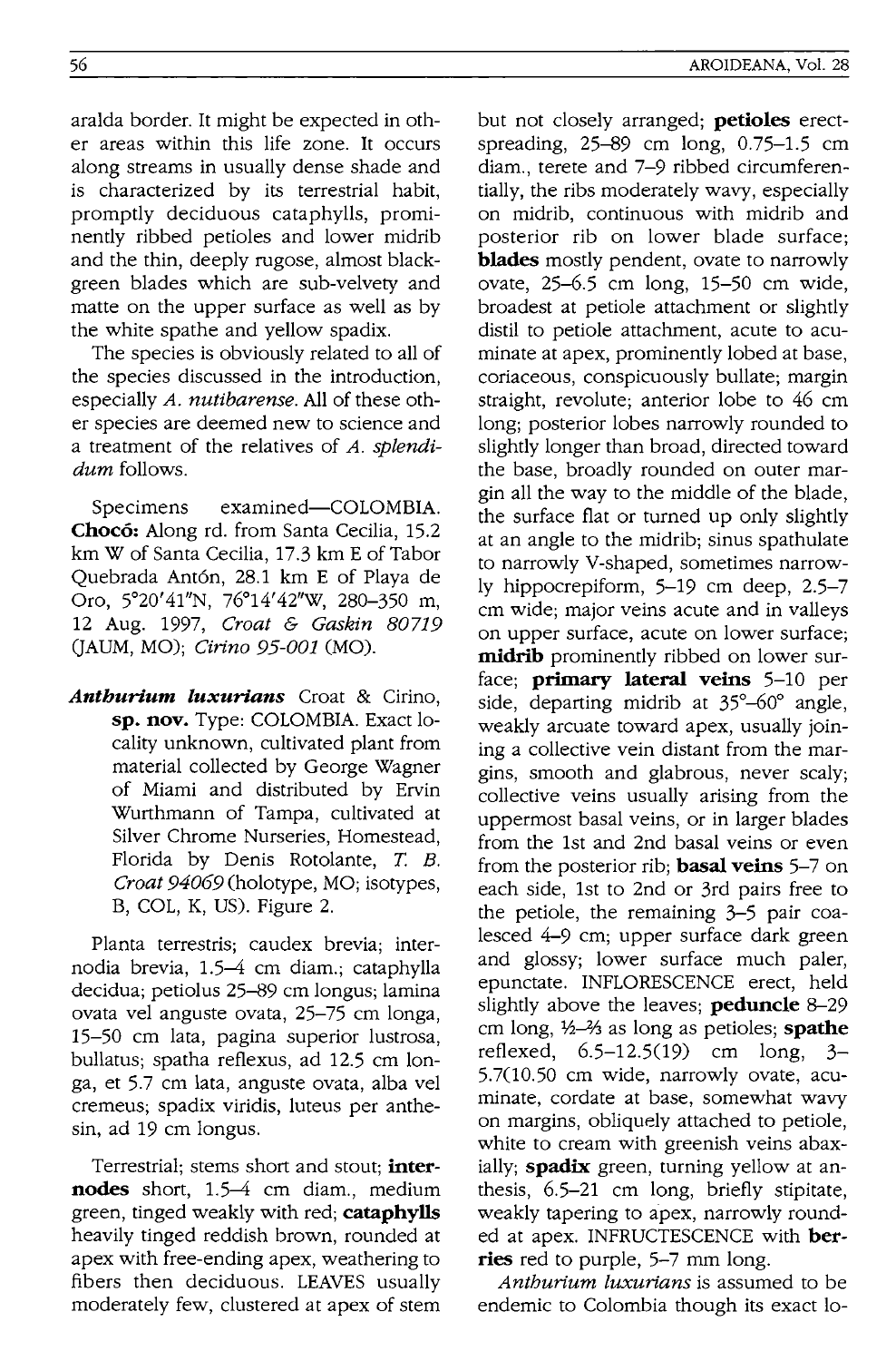

Fig. 2. A-D. Anthurium luxurians Croat & Cirino. A. Habit showing inflorescences. Cultivated by M. Posada de Robledo. B. Leaf blade adaxial surface showing arching basal veins, *collective veins and primary lateral veins. Photo by H. Tagami, Hawaii. C. Habit showing* inflorescence overtopping leaves with stem, petioles and lower leaf blade surface showing prominently winged petioles and prominently raised veins on lower surface. Plant and photo by M. Johnson, Miami, FL. D. Inflorescences, left post-anthesis, right at anthesis. Cultivated by M. Posada de Robledo.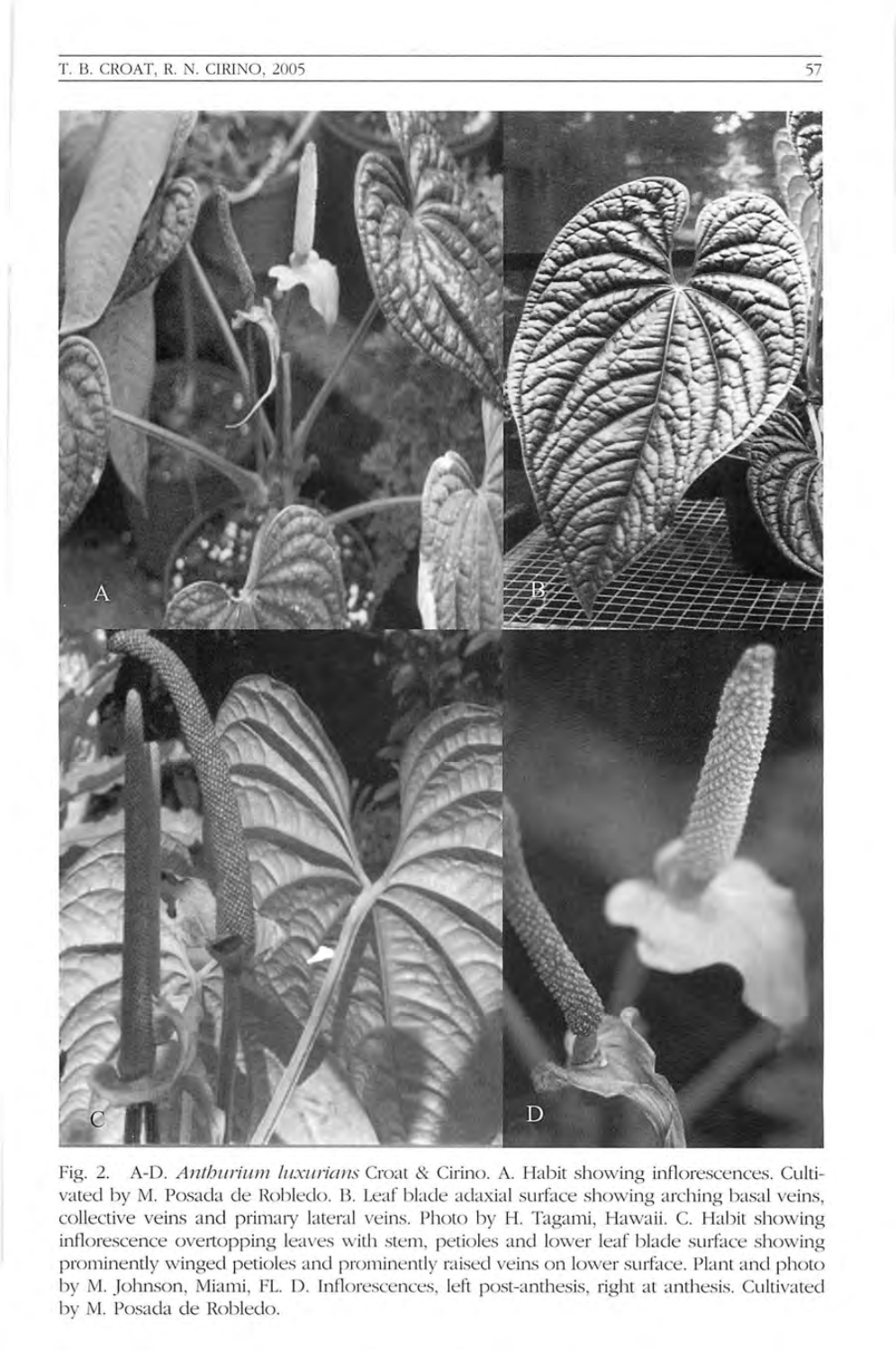cation is unknown. It is likely that the species occurs on the western slopes of the Cordillera Occidental since this is the region where two other closely related cogenera occur (see below). Indeed collections that may be the same species have been collected in Valle Department between Loboquerrero and Cisneros by Colombian horticulturist Marta Posada (Medellin) along the humid arroyos of the otherwise dry western slopes of the Cordillera Occidental. If these collections prove to be *A. luxurians* it would explain the much greater success in the cultivation of *A. luxurians* than *A. splendidum* which is very difficult to grow except in a mist house. The Posada living collection was not vouchered, but photos show it to be rather different in venation pattern with two pairs of basal veins in deep valleys and extending all the way to the apex of the blade, and also with the primary lateral veins not at all apparent. In contrast, typical material of *A. luxurians* has the basal veins more broadly arching and joining into a single collective vein that extends to the apex and also has 3-6 distinct primary lateral veins. The Posada collection may prove to a sibling species of *A. luxurians* since all of the existing cultivated material of *A. luxurians* may be from a single introduction. Future collections may prove that the species is more variable and thus might prove the collection from the western slope of Valle Department to be conspecific with *A. luxurians.* 

The species is characterized by its short, thick stem, short internodes, sharply winged-ridged petioles, conspicuously bullate glossy blades as well as by the whitish narrowly ovate-cordate spathe and yellow, briefly tapered spadix. It differs from *A. splendidum* (a species with which it has long been confused) in having bullate, more coriaceous glossy blades rather than relatively much thinner, deeply rugose, subvelvety and matte leaves. The growth requirements of the two species are radically different, with *A. luxurians*  capable of being grown under a wide variety of humid conditions. In contrast, A. *splendidum* will survive only under conditions of very high humidity such as in an enclosed mist house.

The species has long gone by the name *A. splendidum* Hort. owing to its strong resemblance to that species, but in recent years several wild collected plants from the region have provided new and important insights into this species and its closely related co-genera described in this paper.

*Anthurium luxurians* has been in cultivation for about 30 years in the area of South Florida and for a lesser period of time elsewhere in the United States. It was originally collected in Colombia by George Wagner of Orlando, Florida and was later distributed by Ervin Wurthmann of Velva Dean's Tropicals in Tampa.

*Anthurium luxurians* is one of the most attractive of ornamental plants in the family (hence the name "luxurians" meaning luxuriant). Though it has been confused with *A. splendidum* it is even more easily confused with the next species described in this paper (see below).

*Anthurium debilis* Croat & Bay, *Aroideana* 27: 97. Type: COLOMBIA. Valle, Bajo Calima Region, Buenaventura-Malaga at km 51.3, 4°09'N, 77°11'W, <100 m, 8 Feb. 1990, *T B. Croat&j. Watt 70362* (holotype, MO-3780752; isotypes, AAU, B, CAS, COL, CUVC, EAP, F, G, GOET, GH, HUA, INB, JAUM, K, MEXU, M, NY, P, PMA, QAP, QCA, QCNE, RSA, S, TEX, UB, USM, US, VEN, WU). Figure 3.

Terrestrial to 50 cm tall; sap briefly white in stem; stem erect, short and stout; petiole scars conspicuous; roots few, light brown; **internodes** very short, 1.5-4 cm, reddish brown; **cataphyIIs** 2.6-4.5 cm long, narrowly rounded at apex, sometimes with the midrib extending beyond the end, persisting semi-intact and dark brown at apex, then as fibers, then deciduous or rotting off. LEAVES closelyaggregated, erect to spreading; **petioles** more or less erect, (14-)25-50 cm long, about as long as blades, to 5-10 mm diam., subterete to sharply C-shaped, dark green to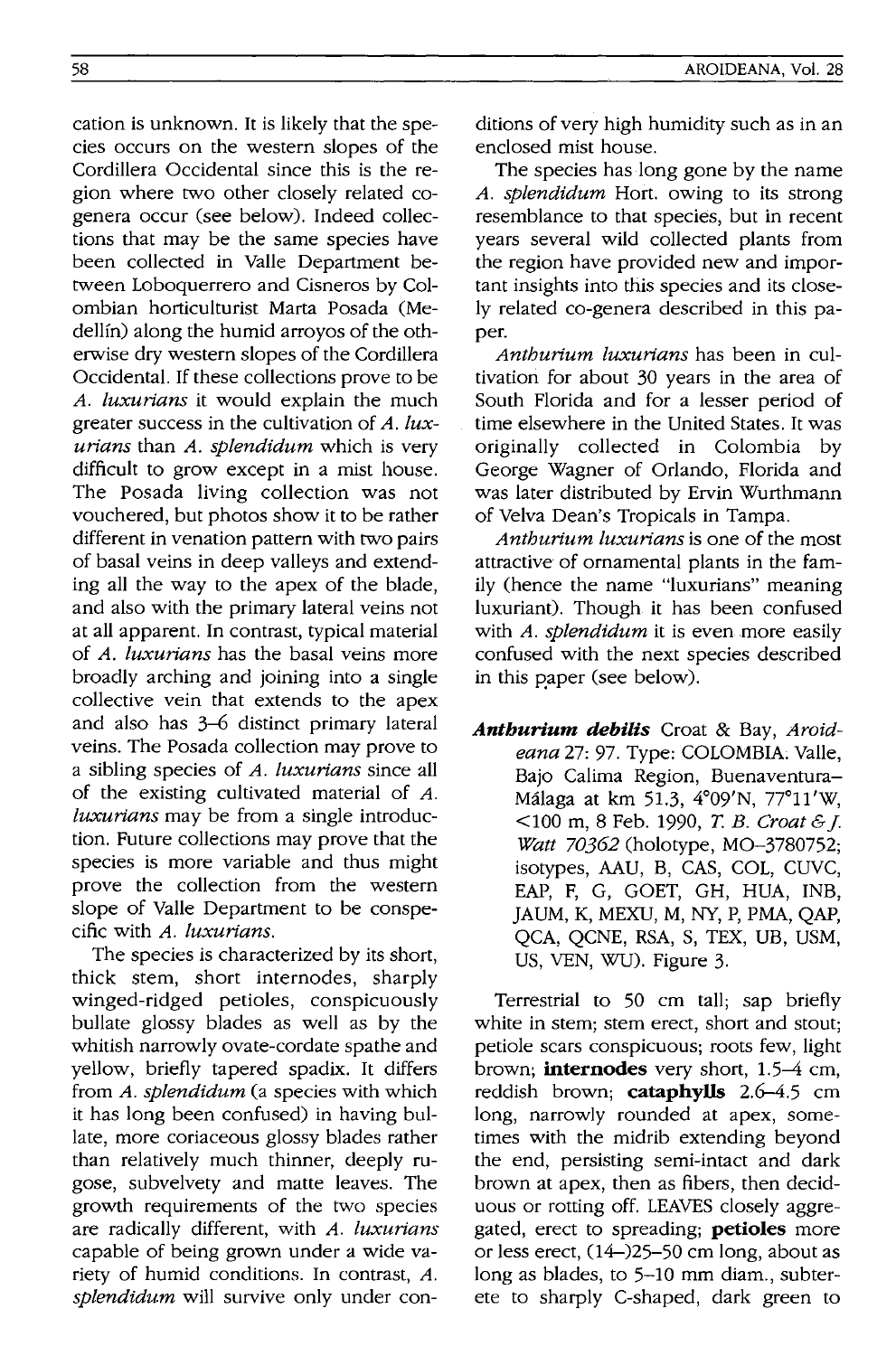

Fig. 3. A-D. Anthurium debilis Croat & Bay. A. (Croat 75770). Habit with leaves showing prominently quilted primary lateral veins. B, C, D. (Croat 70362). B. Lower surface of leaf blade showing paler lower surface with pleated primary lateral veins. C. Side view of stem and leaves with inflorescence. D. Petiole bases with immature inflorescence.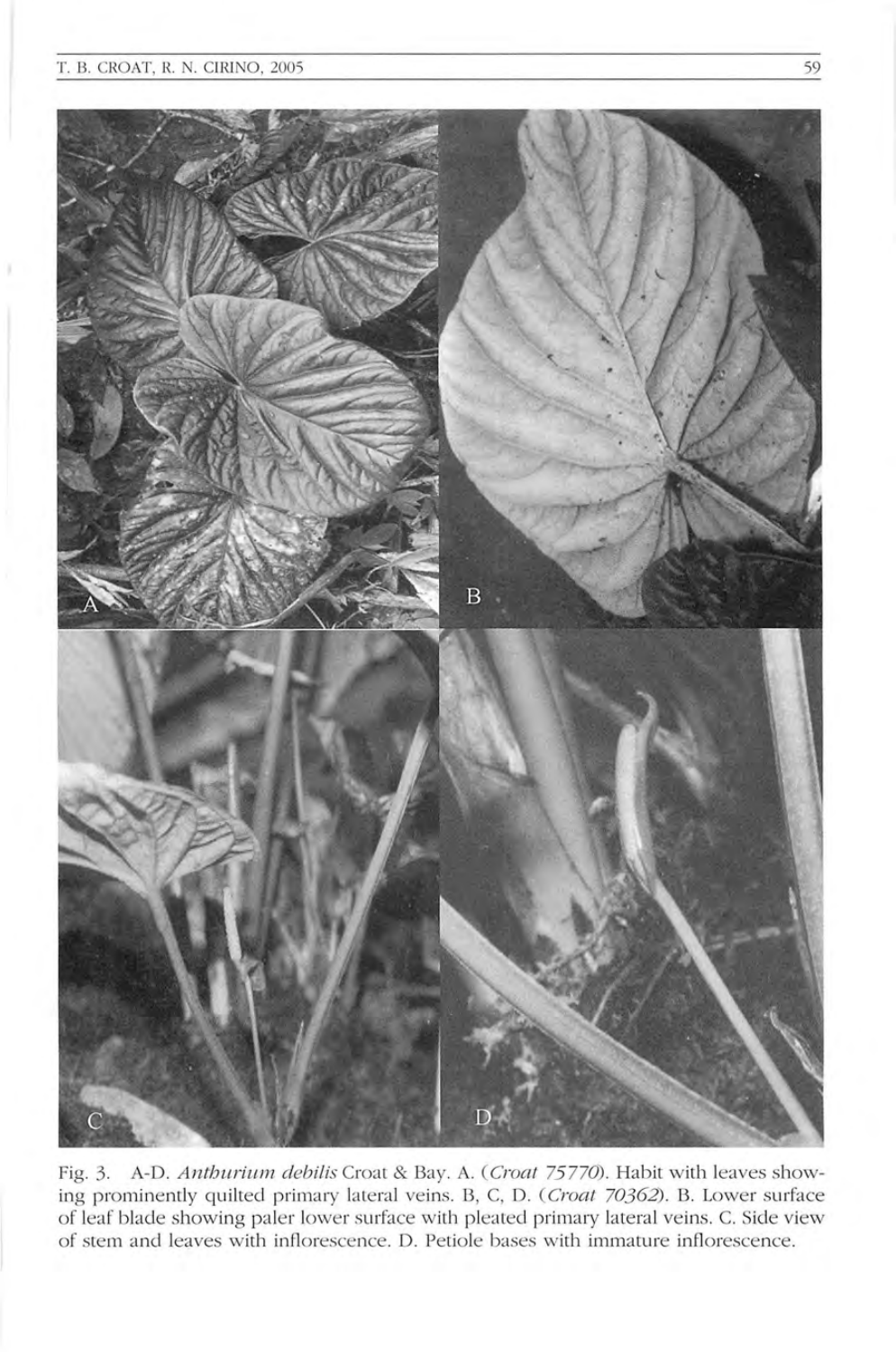brownish green or pink, matte, 5-10 ribbed or -winged circumferentially, becoming crisped on the geniculum (and to a lesser extent on the swollen sheathed portion), the ribs extending onto the lower surface of the blade; geniculum 9-15 mm long; **blades** ovate,  $(18-)20-64$  cm long, (16-)20-46 cm wide, about as broad as long to 1.5 times longer than wide, broadest usually well above the middle, obtusely short-acuminate at apex, prominently lobed at base, subcoriaceous, moderately smooth to weakly bullate, not rugose above, much paler and matte below; posterior lobes narrowly rounded, somewhat longer than wide, the outer margin nearly straight to the broadest point of the anterior lobe; sinus spathulate to narrowly Vshaped, sometimes closed with lobed overlapping, 2-12.5 cm deep, 2.5-7 cm wide; **basal veins** 5-7 per side, 1st & 2nd (3rd) free to the base, 3-4 pairs coalesced 7.5-15 cm, the larger basal veins wavy; major veins narrowly raised to acutely raised above, in valleys, acutely raised below; **midrib** acutely raised in valley above, much paler and matte, marginally ribbed (3-ribbed) on lower surface, 1 ribbed toward the apex; **primary lateral veins** 6-10 per side, acute and sunken in valleys above, acute below, departing midrib at 30°-45°angle, weakly curved toward the apex, smooth and glabrous, never scaly; collective veins arising from the 1st basal vein or one of the lower primary lateral veins; margins straight, revolute; upper surface medium green to dark olive green, semiglossy to matte or matte-subvelvety, quilted between the primary lateral veins, broadly bullate on the quilted portions especially in the lower half of the blade, mottled with gray-green on areas between the major veins above; lower surface much paler epunctate, matte, pleatedraised between the primary lateral veins, drying medium to dark gray or gray-green above, yellow-green to yellow gray-green below; tertiary veins dark green and mostly flat below. INFLORESCENCE erect, shorter than petioles; **peduncle** 6-26 cm

long,  $2-8$  mm diam., ca.  $\frac{1}{2}$  as long to longer than the petiole, terete, striate-ridged AROIDEANA, Vol. 28

circumferentially, the ribs brittle; **spathe,**  lanceolate,  $(1.2)3-12.5$  cm long and (.03)1-5.7 cm wide reflexed, white to green, tinged pink to purple with elevated green veins on lower surface, narrowly acuminate at apex, cordate at base, obliquely inserted on peduncle; stipe 3-7 mm long; **spadix** green, turning yellowish to bright golden-yellow and glossy at anthesis,  $(1.2-)7.5-13$  cm long,  $(4-)6-15$  mm wide; stamens held at level of tepals; pollen pale yellow. Flowers ca. 4 per visible spiral, prominently 4-lobed, 1 mm long, 1.5 mm wide; lateral tepals shield-shaped; tepals 0.6 mm long, 0.6 mm wide, outer margins usually sharply 4-sided; inner margins broadly rounded or obtusely angular; exposed portion of stigmas 1 mm wide, 0.4 mm long. **Berries** dark purple, obovoid, 5-8 mm long, moderately glossy; mesocarp white; seeds 1 mm wide, greenish white.

*Anthurium debilis* is endemic to western Colombia at 40-350 m elevation in areas of *Tropical wet forest* (T-wf), *Tropical pluvial forest* (bp-T) and the transition zone between pluvial forest and *Premontane wet forest* (bp-PM). The species occurs along streams in shaded areas, usually in wet clay soil. It is distinguished by its terrestrial habit, ridged petioles, subvelvety upper leaf surface and the quilted blades that are only weakly bullate.

The species is related to *A. splendidum*  Hort. Bull. and to *A. luxurians* described above. The cultivated material of the latter species has long gone erroneously by the name *A. splendidum* Hort. ex W. Bull. *Anthurium debilis* differs from *A. luxurians*  in having subvelvety matte blades which are quilted and only weakly bullate (versus glossy and bullate to rugose for A. luxurians). *Anthurium debilis* differs from *A. splendidum* in having subcoriaceous, rather smooth to weakly bullate blades rather than the thin, minutely rugose blades of the latter.

A collection from the Municipio Pie de Pato, on the slopes of the Serrania del Baud6, 21 Aug. 1985, j. *Espina et al. 1645*  (CHOCO) may also be this species, but has leaves dramatically larger and inflores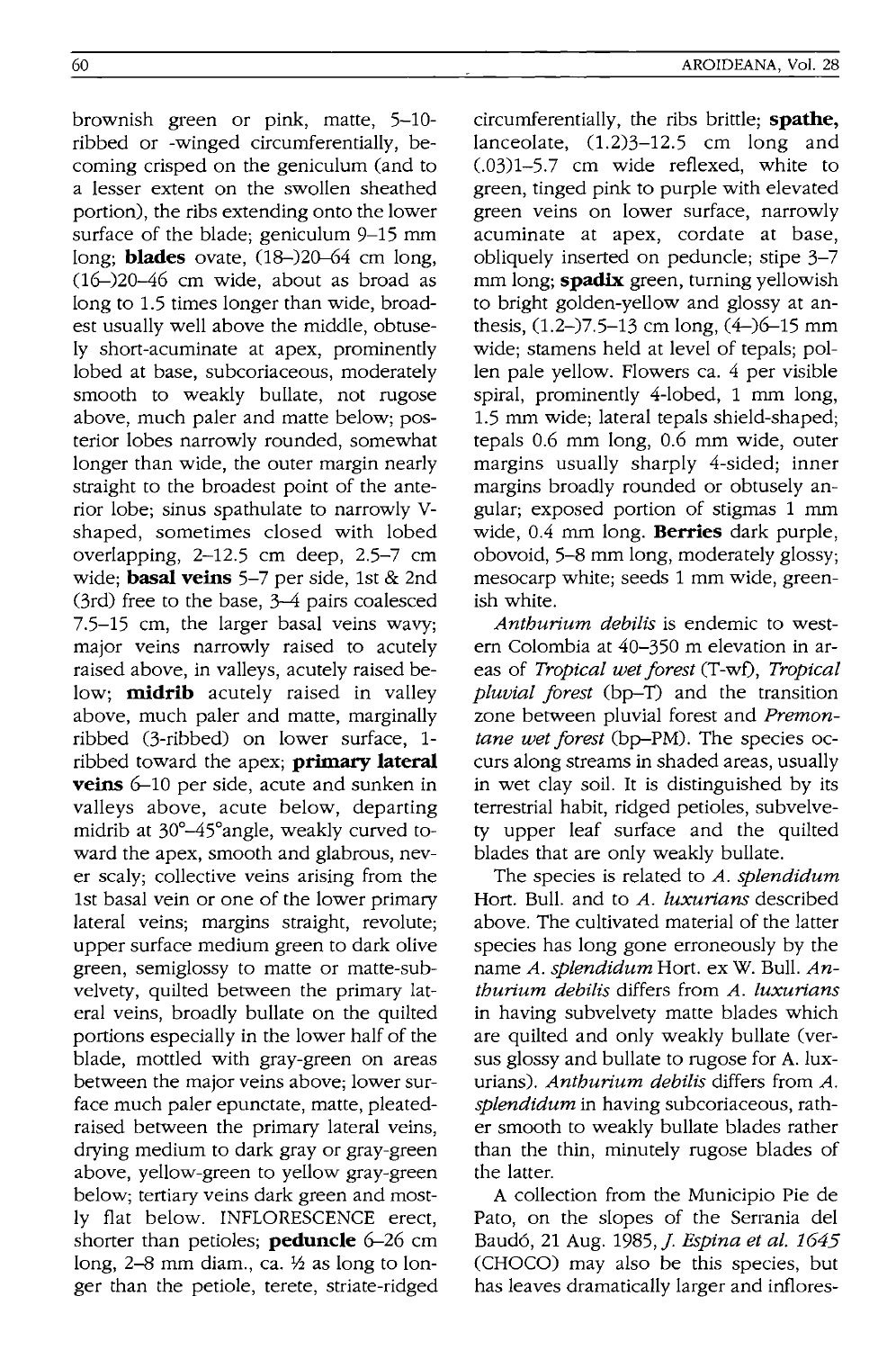cence with a long peduncle (to 50 cm long) and long tapered spadix (to 30.5 cm long). The collection also differs from collections of typical *A. debilis* in having the upper epidermis smooth and amorphous on magnification with prominent short linear cellular inclusions on the lower surface. In contrast *A. debilis* have greatly enlarged cells on the upper surface and lack the pale lineations on the lower surface.

The epithet "debilis" (or weak) refers to the fact that this species is a weak grower in cultivation compared to its closely related cultivated relative *A. luxurians.* 

Specimens examined-COLOMBIA. **Choc6:** Andagoya, 70-100 m, 20-30 Apr. *1977, Killip* 35366 (COL); Municipio de Istmina, alto Río San Juan, estribuciones de los Cerros La Mojarra, Quebrada EI Saltado, 80-100 m, 26 June 1983,]. *Espina et al.* 1365 (CHOCO); Bolfvar-Quib6 44.8 mi. W of Bolfvar, 5°40'N, 76°23', 350 m, 16 Dec. 1980, *Croat* & *Cogollo* 52116 (COL, MO); Serrania de Baud6, Las Animas-Pato on Rio Pato, ca. 4 km SW of Pato, 5°30'N, 76°46'w, 150 m, 18 Apr. 1983, *Croat*  56132 (JAUM, MO); Rfo Condoto, vic. Condoto, 70 m, 23 Aug. 1955, *Idrobo* 1846 (COL); Nuquf, Corregimiento Terminales, Quebrada Piedra Piedra, 0-25 m, 6 Sep. *1994. Acevedo-Rodriguez et al.* 6618 (HUA); Pacific coast, Correg. Terminales, Quebrada "Piedra-piedra", Hotel Pijiba, 1 hr. by boat SW of Nuquf, 5°37'N, 77°15'W, 0-150 m, 6 Sep. 1994, *Callejas et at.* 11193 (HUA); Quebrada Piedra Piedra, 0-25 m, 6 Sep. 1994, *Acevedo-Rodriguez* 6818 (HUA). Base of Cerro Torra, trail along Rio Surama, 200-300 m, 21 Feb. 1977, *Forero*  et al. 3057(COL). Valle, Queremal to Buenaventura, 28 km W of Queremal, 3 km W of Anchicaya, 3°37'OO"N, 76°58'OO''W, 12 July 1997, *Croat* & *Gaskin* 79745 (CUVC, MO); Buenaventura-Malaga, km 49, 4°02'N, 77°04'W, 150 m, 17 July 1993, *Croat* & *Bay* 75818(CM, CUVC, MO); Bajo Calima Region, Malaga-Buenaventura, vic. of Malaga Naval Base at RIo Bongito, 4°00'44"N, 77°20'04"W, 40 m, 29 July 1997, *Croat* & *Gaskin* 80515 (CUVC, GUAT, GUAY, HUA, LPB, MO); San Jose PalmarNovita, vic. Santa Rosa, 4°57'N, 76°30'W, 350 m, 11 May 1983, *Croat* 56614 (JAUM, MO).

*Anthurium nutibarense* Croat, **sp. nov.**  Type: COLOMBIA. Anti6quia: Frontino, region of Murrf, Nutibara-La Blanquita, 19.4 km from center of Nutibara, 6°40'N, 76°26'W, 1,460 m, 10 Feb. 1989,]. M. *MacDougal, D. Restrepo&D.* S. *Sylva* 3867(HUA,JAUM, MO). Figures 4A, 4B.

Terrestris, ad 40 cm; internodia brevia, 1.5 cm diam.; cataphylla 4.5 cm longa; petiolus 18-20 cm longus, alatus; lamina ovata, sagittata, bullata, 27-36 cm longa; nervis primariis lateralibus 4-5 utroque; pedunculus 27-38 cm; spatha 6.5-9.5 cm longa, 0.8-1.5 cm lata, eburneus; spadix atroviridis vel brunneus, 7.5-9.8 cm longus, 5-6 mm diam. in sicco.

Terrestrial, up to 40 cm tall; **internodes**  short, 1.5 cm diam.; **cataphylls** 4.5 cm long, the uppermost drying reddish brown, intact, soon thin, pale, more or less parallel fibrous, then falling; **petioles**  winged-ridged, 18-20 cm long, drying reddish brown; **blades** ovate, sagittate, conspicuously bullate, 27-36 cm long, 19.5- 25.7 cm wide, 1.3-1.4 times longer than wide, 1.2-1.3 times longer than petioles, acute to shortly acuminate at apex, deeply lobed at base, drying matte and gray-green to grayish yellow-green above, semiglossy and yellow-green to yellow-brown below; anterior lobe 21-29.5 cm long, broadest somewhat below middle; sinus spathulate to closed, 6-10 cm long, 1-3 cm wide; **midrib** drying narrowly raised and more or less concolorous above, more or less round-raised, several-ribbed and dark brown below (the ribs with scaly protrusions); **primary lateral veins** 4-5 per side, arising at an acute angle then spreading at 40-50° angle, weakly arcuate and loop-connecting the collective veins, convex in weak valleys above, more or less round-raised and several ridged below with narrow, more or less translucent wings with tooth-like protrusions along the margins, wings often webbed and con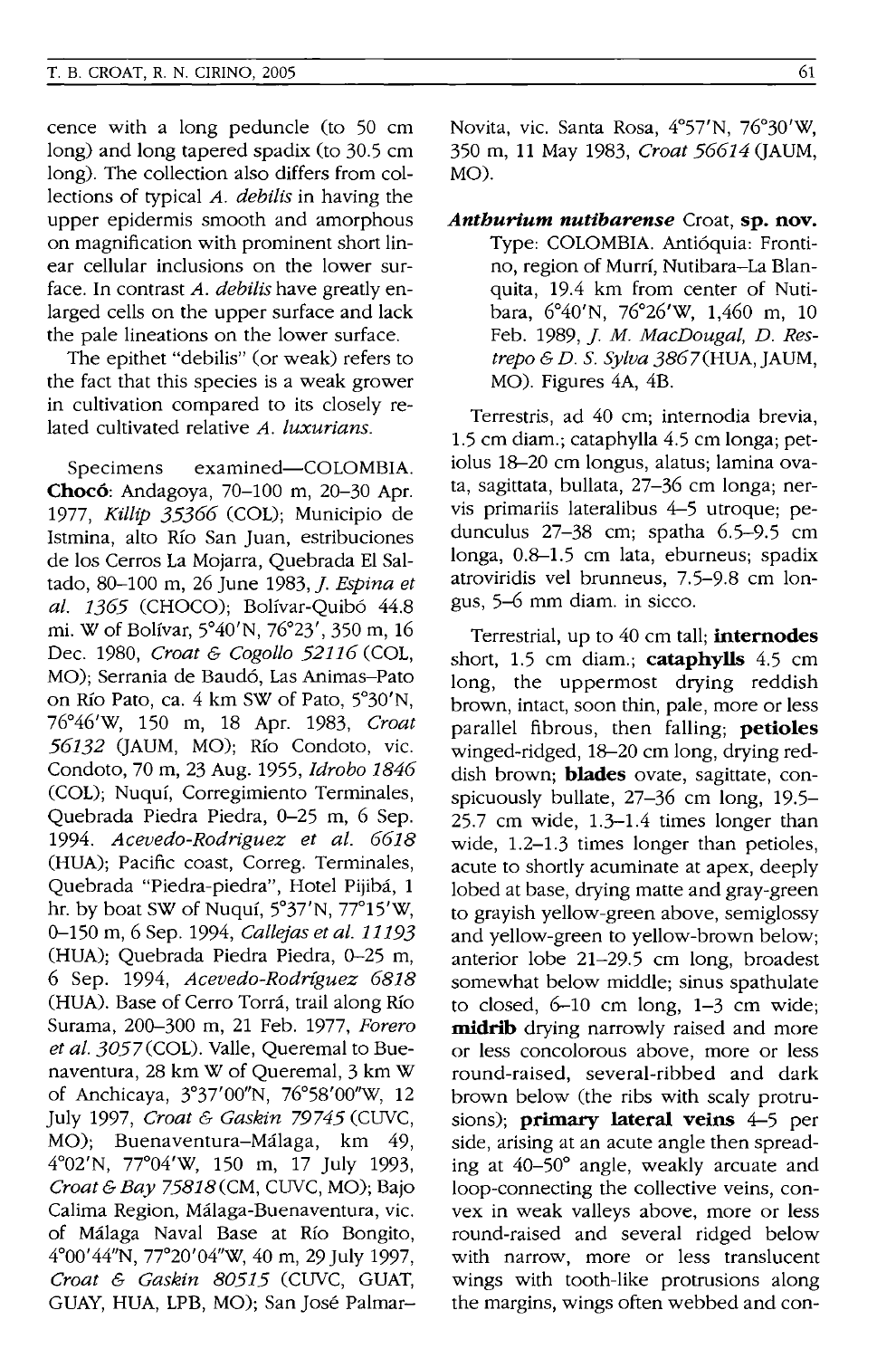fluent in the angles of other veins; **basal veins** 5-7 pair, the 1st pair free to the base, the 2nd almost free to the base, the 5th & 6th coalesced 2.5-4 cm long; posterior rib naked 2.5-4 cm.; tertiary veins prominently and narrowly raised, sometimes also bearing narrow wings; upper surface usually minutely granular (these sometimes weakly darker than surface) and usually sparsely pale-lineate; lower surface densely and minutely translucentgranular. INFLORESCENCE with **peduncle** 27-38 cm long, drying dark yellow brown, many ridged, the ridges sometimes with weak projections; **spathe** 6.5-9.5 cm long, 0.8-1.5 cm wide, ivory, tinged pink, sometimes green inside, and greenish yellow outside, drying light brown; **spadix**  gradually long-tapered, dark green to brown, 7.5-9.8 cm long, drying 5-6 mm diam. at base.

*Anthurium nutibarense* is endemic to Colombia, known only from the mountains of Antioquia on the western slopes of the Cordillera Occidentale at 950-1500 m in *Premontane rain forest* (P-rf).

The species is distinguished by its terrestrial habit, short internodes, prominently ridged petioles, conspicuously bullate, ovate-sagittate blades with the veins of the lower surface bearing winged ribs with scaly appendages.

The species is closely related to *A. splendidum,* a species known from lower elevations in *Tropical pluvial forest* (T-pf). Both share more or less bullate blades of similar shape and color with a certain degree of variously winged ribs. *Anthurium splendidum* differs in having a matte, somewhat frosty lower surface, and lacking the dark granular projections, as well as the upper surface being pale short-lineate.

Paratypes-COLOMBIA. **Anti6quia:**  Parque Nacional "Las Orchideas", Sector Calles, right margin of Rfo Calles, 6°32'N, 76°19'W, 1,240 m, 29 Mar. 1988, *Cogollo et al.* 2787 QAUM, MO); Frontino, Nutibara, region of Murrf, Nutibara-La Blanquita, km 20-32, ca. 6°45'N, 76°20'W, 950-1,380 m, 20 Apr. 1988, *Luteyn et at. 12123*  (HUA, NY); La Blanquita, Nutibara-La Blanquita, 14.5 km W. of Nutibara, 870- 950 m, 6°45'N, 76°25'W, *Callejas et al.*  6655 (HUA, MO).

*Anthurium giraldoi* Croat, **sp. nov.**  Type: COLOMBIA. Valle: Mun. Cali, Finca Zingara, Cordillera Occidental, E slope near the continental divide, ca. 2,100 m, j. *Giraldo-Gensini 943*  (holotype, CUVC; isotypes, K, MO, US). Figures 4C, 4D.

Terrestris: internodia 1-6.5 cm longa, 6- 7 mm diam.; cataphylla 2-4 cm longa, persistens in fibris; petiolus 3.2-4(6) cm longus, subteres, manifeste costata; lamina hebetata, ovato vel anguste ovata, debiliter subcordata, 6-20.5 cm longa, 5-14.5 cm lata; nervis primariis lateralibus 5-9 utroque; pedunculus 1.3-4 cm longus; spatha 1.0-1.3 cm long, viridis, interdum suffusa rubra; spadix 1.2-1.6 cm longus, 3 mm diam., flavoviride.

Terrestrial; stem succulent, creeping then erect; **internodes** 1-6.5 cm long, 6- 7 mm diam., drying 3-5 mm diam, yellowgreen, tinged reddish, matte to weakly glossy, drying grayish yellow-brown, finely and weakly striate; **cataphylls** to 2-4 cm long, soon pale-fibrous, the fibrous in part persistent at the upper nodes; **petioles** (3.2-)6-23 cm long, coarsely severalribbed (the ribs markedly undulate with jagged margins), sheathed usually scarcely at all but sometimes sheathed form  $\frac{1}{2}$  to  $\frac{2}{3}$ its length; sheath free-ending; **blades**  ovate to narrowly ovate, 6.0-20.5 cm long, 5.0-14.5 cm wide, 1.2-1.6 times longer than wide, rounded to acute at apex, often weakly mucronate, weakly subcordate at base, matte, dark green above, drying dark yellow-brown to medium yellow-brown above, moderately paler and yellow-green below, drying grayish yellow-brown below; **midrib** sunken and concolorous above, convex, I-ribbed along either side, slightly paler than surface below; basal veins 3-4 per side, narrowly and prominently raised above and concolorous above, convex to round-raised, 1-3 ribbed (the ribs sparsely hispidulous) slightly pal-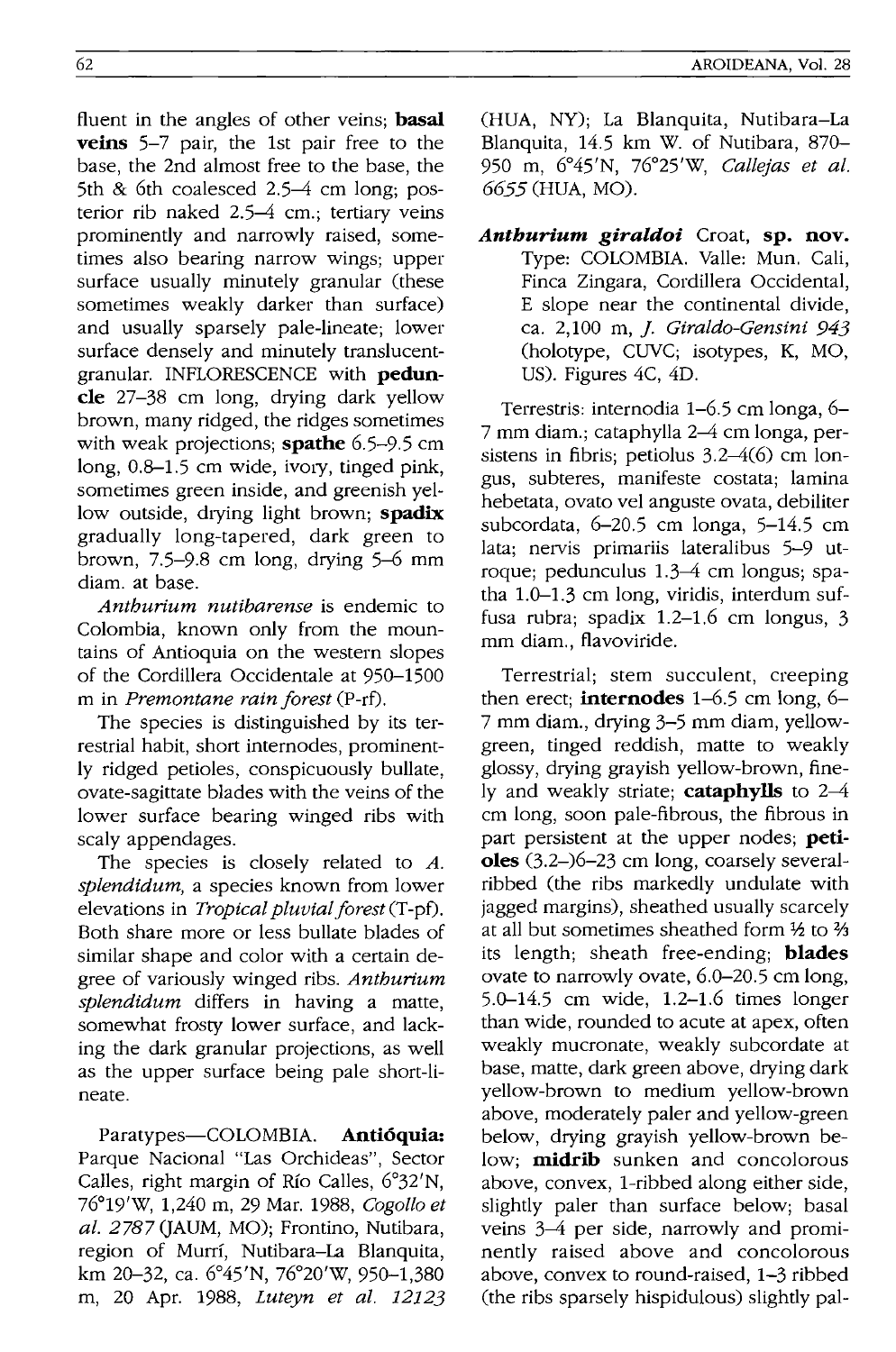#### T. B. CROAT, R. N. CIRINO, 2005 63



Fig. 4. A-B. Anthurium nutibarense Croat. A. (MacDougal et al. 3867). Herbarium specimen showing 2 leaves. B. (Luteyn et al. 12123). Herbarium specimen with leaf and inflorescence. C-D. Anthurium giraldoi Croat. (Giraldo-Gensini 943). C. Entire plant flattened but still fresh. D. Close-up of stem, inflorescence, petioles and blades.